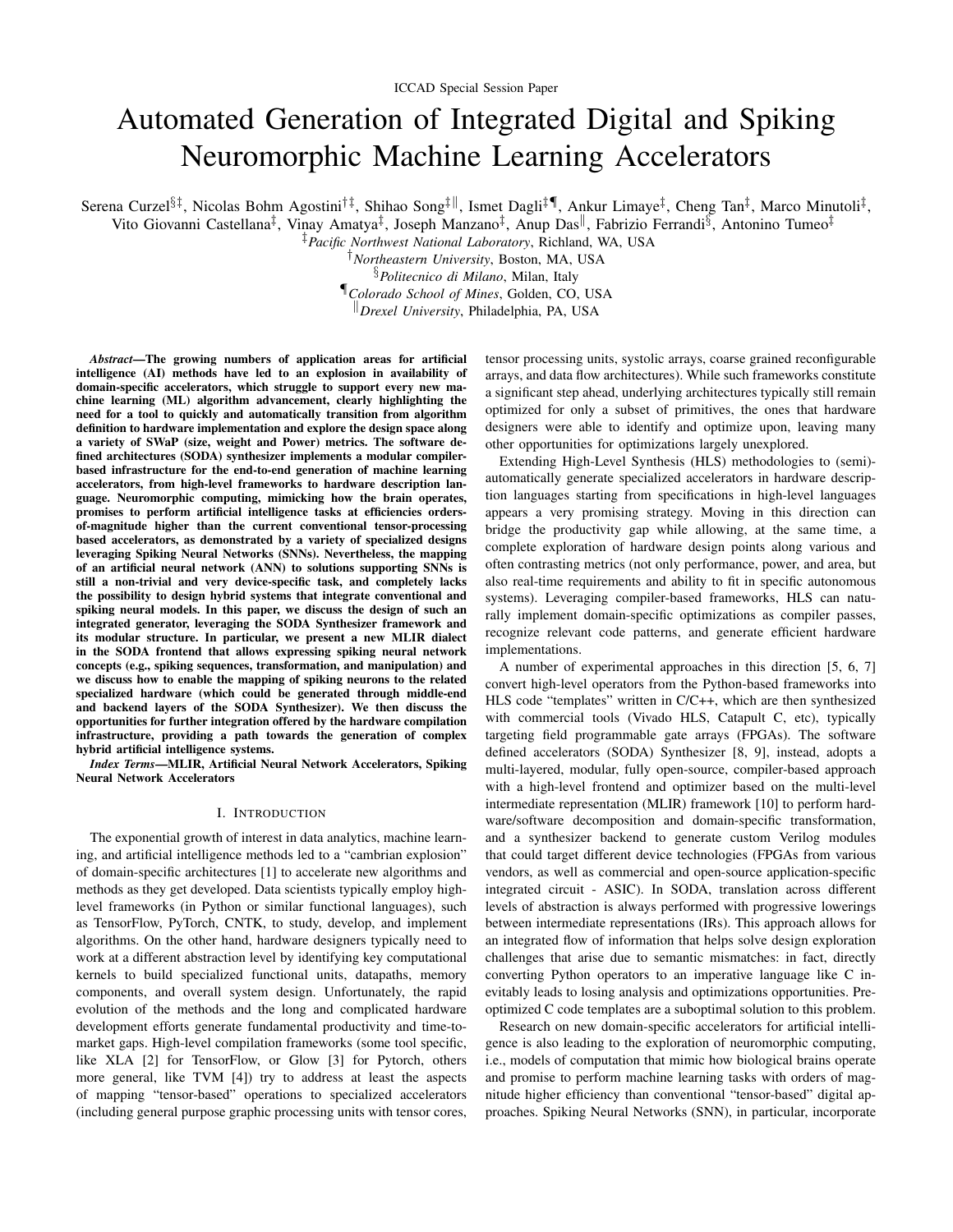the concept of time in their operating model, transmitting information (firing) when a "membrane potential" reaches a specific value. FPGAs have been used in many cases to evaluate and implement SNNs; a number of specialized devices that can run SNN models have also been designed, both exploring the digital electronics domain (e.g., IBM's TrueNorth [11], Intel's Lohihi [12]) and the analog electronics domain (e.g., Georgia Tech's Field Programmable Analog Array [13]). FPGA implementations have also started to leverage HLS techniques to quickly generate digital SNN accelerators, after performing the necessary high-level transformations [14]. There is a significant trend towards providing more structured solutions to perform mapping and design space exploration for SNN accelerators. However, their hardware and software interfaces, their integration in complex systems with "conventional" accelerators, and the possibility of exploring and implementing hybrid analog/digital systems remain largely unexplored.

This paper discusses how the SODA's end-to-end, multi-layered, compiler-based framework can be adapted to support SNN models. We identify the roadmap for integration, first introducing our current approach to extend SODA's MLIR-based frontend to support SNN mapping leveraging the NeuroXplorer toolchain [15]. Then we sketch subsequent steps that could enable the generation of a complete hybrid digital and spiking neural network system, potentially allowing such systems to be used for both inference (on the spiking part) and training (on the conventional "digital" part). We finally provide a perspective on how interoperable hardware compilers could further allow the integration of hybrid digital and analog components in complex heterogeneous systems, exploring new ideas in the area of HW/SW codesign for artificial intelligence.

# II. BACKGROUND

This section provides the background information needed to discuss our approach for designing a generation infrastructure for integrated conventional and spiking neural network accelerators. We first introduce the SODA Synthesizer and its MLIR-based frontend, providing information on why and how the MLIR framework is employed. We then introduce SNNs and neuromorphic accelerators, focusing particularly on how the NeuroXplorer framework can efficiently map SNNs to neuromorphic hardware.

## *A. SODA Synthesizer*

The SODA synthesizer answers to the request for fast and reliable design automation for domain-specific hardware accelerators, with a particular focus on the acceleration of machine learning applications. Machine learning models, algorithms, and approaches are evolving very quickly, with new application-specific methodologies rapidly emerging in response to new problems. With the end of Dennard's scaling, general purpose architectures are experiencing diminishing improvements, thus domain-specific accelerators are the only possible approach to keep increasing efficiency (performance per watt) with current silicon manufacturing technologies. However, designing hardware by hand is complex and time-consuming and hardly keeps up with quick algorithmic evolution. Additionally, different target applications have different performance, area and power consumption requirements, and a hardware designer may want to explore a variety of trade-offs among such metrics. A quick transition from an algorithm formulation to a correspondent accelerator implementation is thus highly desirable to explore possible designs with minimal human interaction.

With SODA, we address the abstraction gap between high-level algorithmic design and low-level hardware implementation by intro-



Fig. 1. SODA - A framework for generation of custom accelerators

ducing a modular, multi-level, and extensible open-source compilerbased framework. SODA is composed of a compiler-based frontend, a compiler-based middle-end, and a compiler-based backend, which work together to generate synthesizable Verilog for a variety of targets.

SODA leverages a multi-level compiler infrastructure to perform optimizations all along the compilation flow, selecting the correct level of abstraction and promoting separation of concerns to increase modularity. The compilation process includes high-level transformations and optimizations, a hardware synthesis middle-end which supports various conventional and *templated* high-level synthesis methodologies, and a backend to generate hardware description language files (Verilog, in our case). Figure 1 showcases the various steps involved in the generation of GDSII layouts for ASICs, which is one of the possible synthesis flows enabled by SODA.

The multi-layered, compiler-based approach of the SODA infrastructure is further supported by the adoption of the Multi-Level Intermediate Representation (MLIR) [10] in the SODA-OPT frontend. MLIR provides a framework to implement reusable compiler infrastructures, leveraging a meta-IR, inspired by the LLVM IR, that allows defining specialized IRs (*dialects*) at different levels of abstractions, which tackle specific types of transformations and optimizations. Such an approach is particularly suited to support domain-specific compilation pipelines for specialized architectures and has been proven valuable, among the other things, within the TensorFlow 2.0 runtime. MLIR has been integrated in the overall LLVM infrastructure and provides several dialects of general interest (e.g., linalg, scf) together with many others pertaining to specific high-level frameworks, optimizations,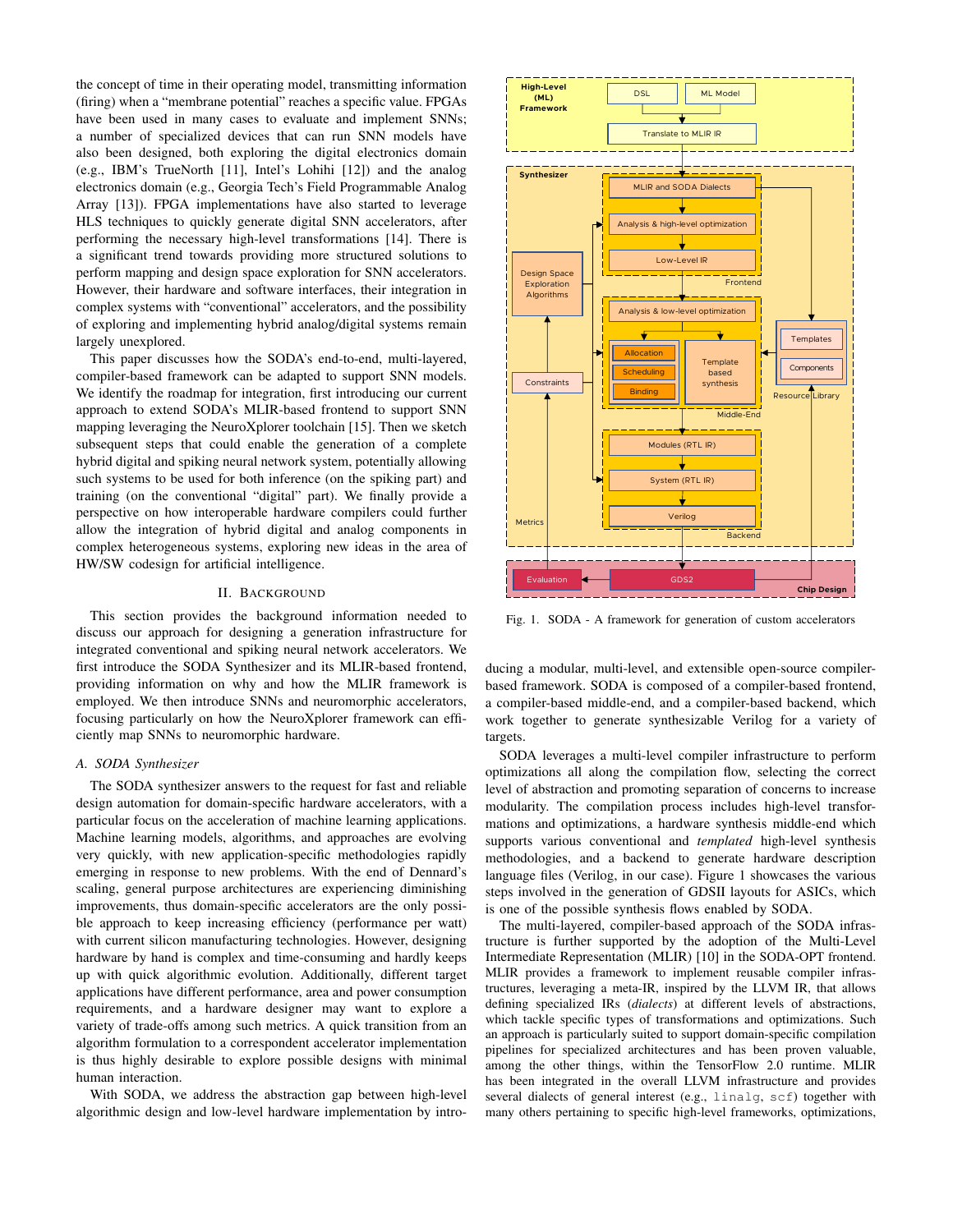or architectures. By supporting MLIR and its dialects we make our framework available to any application designed with tools that provide a translation into MLIR: this includes TensorFlow and ONNX for machine learning and deep learning algorithms, but can be of interest to many other domain-specific frameworks or languages.

SODA-OPT starts by parsing input models produced by machine learning high-level frameworks: it identifies dataflow segments that are amenable to hardware acceleration, outlines the relevant regions, and performs high-level optimizations. Regions of code which are not selected for acceleration are equipped with interfacing code and runtime calls that will connect the host microcontroller to the generated accelerator. Eventually, the frontend feeds a pre-optimized lower-level Intermediate Representation to the SODA middle-end, which is ready to perform the first target-specific transformations. SODA-OPT exploits its own soda dialect, which provides the necessary abstraction to search and outline code patterns that need to be lowered to other dialects, and finally implemented on hardware. Other custom dialects can be implemented in the frontend for specific purposes, as will be the case for the snn dialect described in Section III-B.

The SODA middle-end and backend components perform targetspecific optimizations on the code outlined by the frontend. Frontend and middle-ends communicate by exchanging compiler IRs, in particular LLVM IR, which is a natural target of MLIR lowering pipelines. For example, one of the SODA synthesizer middle-ends is the open-source HLS tool Bambu [16], which supports the generation of classic finite state machine with datapath (FSMD) architectures but also offers advanced parallel multithreaded accelerator templates with complex memory subsystems [17]. Bambu supports FPGA devices from a variety of vendors, with specialized functional units implemented for each specific target, and we also recently extended it to interface with the OpenROAD flow providing a fully open-source ASIC backend.

Another experimental SODA backend leverages an LLVM-based synthesizer able to generate hardware descriptions in a circuit-level IR, currently FIRRTL [18]. We argue that further decoupling the hardware generation process from the actual code generation provides the opportunity to perform new types of optimizations at the system level (i.e., between hardware modules), and better specialize the generated HDL code for the target device without need for hand tuning. Similar principles and concepts are currently being explored within the CIRCT (Circuit IR Compilers and Tools [19]) LLVM incubator project, which is implemented within the MLIR framework and thus represents a possible target for future integration with the SODA Synthesizer.

#### *B. Spiking Neural Networks and Neuromorphic Accelerators*

Spiking Neural Networks (SNNs) enable powerful computations due to their spatio-temporal information encoding capabilities [20]. In an SNN, spikes (i.e., current) injected from pre-synaptic neurons raise the membrane voltage of a post-synaptic neuron (see the middle sub-figure of Figure 2). When the membrane voltage crosses a threshold  $(V<sub>th</sub>$  in the figure), the post-synaptic neuron emits spikes that propagate to other neurons (see the right sub-figure of Figure 2). SNNs implement some variants of Integrate and Fire (I&F) neurons with a spike duration ranging from 1  $\mu$ s to several ms [21] (see the left sub-figure of Figure 2).



Fig. 2. A leaky integrate-and-fire (LIF) neuron with current input  $U(t)$  (left). The membrane potential over time of the neuron (middle). The spike output of the neuron representing its firing time (right).

SNNs can implement different machine learning approaches. Examples include deep learning [22], liquid state machine [23], and reinforcement learning [24]. We focus on inference, referring to feeding live data points to a trained SNN in order to generate the corresponding output.

SNNs are executed on many-core neuromorphic accelerators such as TrueNorth [11], Loihi [12], and SpiNNaker [25]. Figure 3(a) shows the tile-based architecture of such an accelerator, where each tile consists of 1) a neuromorphic processing core that integrates neuron circuitry and synaptic storage and 2) a network interface to communicate spike packets over a shared interconnect such as Network-on-Chip (NoC) [26] and Segmented Bus [27]. A common practice is to design the processing core as a crossbar (see Figure 3(b)), where the synaptic cells are organized in a two-dimensional grid, with neuron circuitry placed along bitlines and wordlines [28].



(a) A many-core neuromorphic accelerator.

(b) Analog crossbar-based neuromorphic processing core.

Fig. 3. Tile-based neuromorphic accelerator and crossbar architecture.

To map SNNs to a many-core neuromorphic accelerator, a system software such as NEUTRAMS [29], SpiNeMap [30], Corelet [31], and NeuroXplorer [15] is used. These software frameworks consist of 1) a compiler to partition an SNN into clusters, such that each cluster can fit onto a core of the accelerator, and 2) a run-time manager to allocate clusters to cores, improving energy [32], reliability [33], endurance [34], or inference lifetime [35].

To enable efficient compilation of SNNs, dataflow-based techniques are commonly used [36]. An SNN is represented as a dataflow graph, where nodes represent neurons and edges represent synaptic connections (See Figure 4a). Formally,

*Definition 1:* (SNN GRAPH) An SNN  $G_{SNN} = (N, S)$  *is a directed graph consisting of a finite set* N *of nodes, representing neurons and a finite set* S *of edges, representing synapses.*

A dataflow compiler partitions an SNN into clusters, where each cluster consists of a subset of neurons and synapses of the SNN. Partitioning algorithm incorporates the resource constraints of a core, allowing the clusters to be mapped to cores of the many-core accelerator. In many recent works [30, 36, 37], partitioning is performed using a variant of the Kernighan–Lin graph partitioning heuristic with the objective of minimizing the spike communication between the clusters (see for instance Figure 4b). This leads to reduced latency of the shared interconnect where the inter-cluster communication links are mapped. Formally,

*Definition 2:* (CLUSTERED SNN GRAPH) *A clustered SNN graph*  $G_{\text{CSNN}} = (C, E)$  *is a directed graph consisting of a finite set* C *of clusters and a finite set* E *of edges between these clusters.*

A clustered SNN graph can be represented as a Synchronous Dataflow Graph (SDFG), where each cluster is represented as an *actor* and the inter-cluster communication channels are represented as *edges*. Each actor is associated with a set of input and output ports to which the incoming and outgoing edges are connected, respectively. Actor communicates by exchanging *tokens* on edges, which represent spikes. A spike is encoded as an address event representation (AER) data packet with a payload containing the address of clusters, where the destination neurons are mapped. In representing a clustered SNN graph as an SDFG, each communication channel between a pair of neurons that are mapped to two different clusters is represented as an edge between the clusters.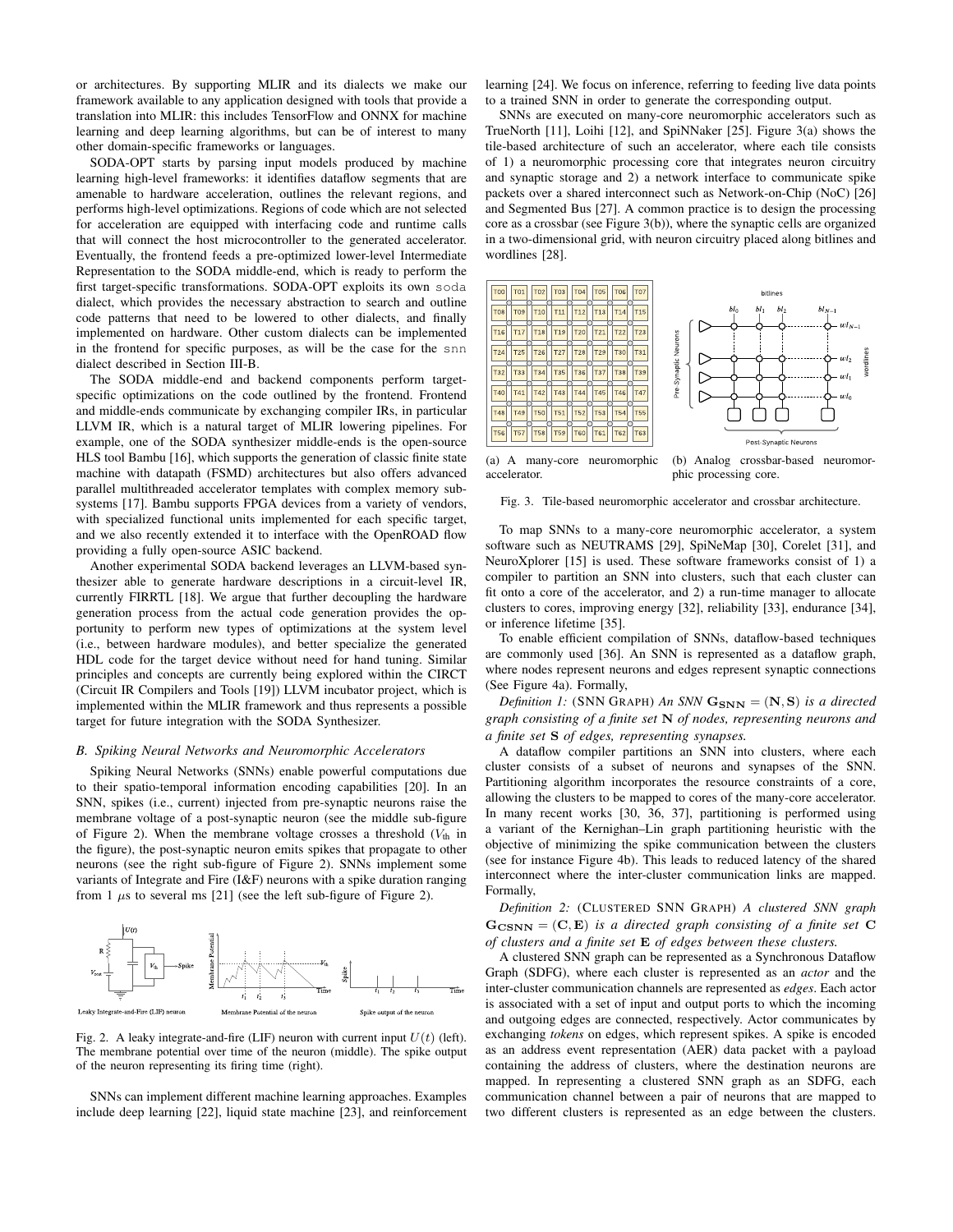

Fig. 4. (a) Representing an SNN graph. (b) Partitioning the SNN graph into two clusters. (c) Representing a clustered SNN graph.

Therefore, multiple incoming/outgoing edges may exist between any two pair of clusters. Additionally, each actor has port association based on its neurons and their connectivity. An actor is called *ready*, when it has sufficient number of tokens on the input ports of any of its neurons. Once a neuron in an actor fires, it generates tokens on all the output ports associated with the neuron. Therefore, in the SDFG representation of a clustered SNN graph, tokens are generated on a subset of the output ports, rather than on all output ports as in the original SDFG formalism.

Figure 5 illustrates the NeuroXplorer framework [15], which estimates the performance of an SNN using dataflow analysis techniques. The framework can work with both Artificial Neural Networks (ANNs) and biology-inspired Spiking Neural Networks (SNNs). NeuroXplorer interfaces with ANN workloads that are specified in high-level frameworks such as Tensorflow and PyTorch. To analyze an ANN workload for an event-driven neuromorphic hardware, the workload is first converted to an SNN using the SNN Conversion unit, and later the SNN is simulated using the SNN Simulation unit.

Alternatively, an SNN workload can be specified in PyNN [38] or PyCARL [39], which are Python interfaces to SNN simulators such as CARLsim [40], Brian [41], NEST [42], and Neuron [43]. These simulators model neural functions at various levels of detail and therefore have different requirements for computational resources. An SNN model can also be specified directly using these simulators.



Fig. 5. A design flow to estimate performance of an SNN using dataflow analysis techniques.

The next step in the NeuroXplorer framework is the workload decomposition unit, where the simulated SNN workload is decomposed into fanin-of-two (FIT) neural units to allow mapping them onto the processing cores of a neuromorphic hardware [44]. The decomposed SNN workload is then clustered using the Model Clustering unit, which uses a variant of the Kernighan–Lin graph partitioning heuristic to minimize inter-cluster spike communication [45]. Finally, the Dataflow Analysis unit converts the clustered SNN graph into SDFG representation and uses Max Plus Algebra to analyze performance, e.g., throughput for a given mapping of clusters to cores of the hardware [46]. NeuroXplorer can also be used to perform mapping explorations beyond load balancing.

Figure 6 illustrates the mapping of actors generated from the LeNet SNN model (circles) to the tiles of a neuromorphic hardware (rectangles) using the NeuroXplorer framework.

# III. SNN INTEGRATION IN SODA

This section discusses how the SODA Synthesizer can be extended and adapted to generate accelerators for SNNs, learning and integrating features from the NeuroXplorer framework described in Section II-B. We aim at exploiting MLIR dialects and optimizations to translate a pretrained ANN into an SNN, optimize it, and deploy it on specialized hardware. Section III-A describes the transformations involved in the



Fig. 6. LeNet platform mapping.

SODA SNN deployment flow, while Section III-B dives into the details of the proposed SNN dialect.

#### *A. SNN deployment flow*

Figure 7 divides the steps needed to generate an SNN accelerator in SODA into three groups, which correspond to three different development phases. In the first phase, the SODA frontend is modified to allow pretrained models to SNN conversion and SNN emulation. The second and third phase produce two alternative deployment flows: one exploits the NeuroXplorer tools to program an existing neuromorphic chip, while the other synthesizes a custom hardware accelerator.

As in the original SODA flow, we expect the input to be a neural network model trained in a high-level software framework and translated to MLIR IR containing, for example, operations in the tf or tosa dialects. All the lowering and optimization passes that are already present in the SODA frontend can be applied, if beneficial, before the conversion to the snn dialect. The SNN conversion is the most relevant aspect of this first development phase, as it can impact the accuracy of the network: for this reason, we develop a specific dialect to represent neurons, spikes, and other SNN characteristics. This dedicated dialect also exposes further opportunities for optimizations that are specific to SNN models, and would not be accessible to the frontend with the direct conversion of the NeuroXplorer design flow. Operations and types of the snn dialect are then lowered and translated to LLVM IR for software execution, in order to emulate the behavior of the network on a test dataset, verify whether the initial accuracy was maintained within an acceptable error range, and collect data about spike times for all neurons in the network.

The second development phase aims at integrating the NeuroXplorer tools in the design flow, providing a path to map the input network to a neuromorphic crossbar-based accelerator. The original first steps that were depicted in Figure 5 are substituted by the SNN conversion and software emulation within SODA; the missing link before decomposition,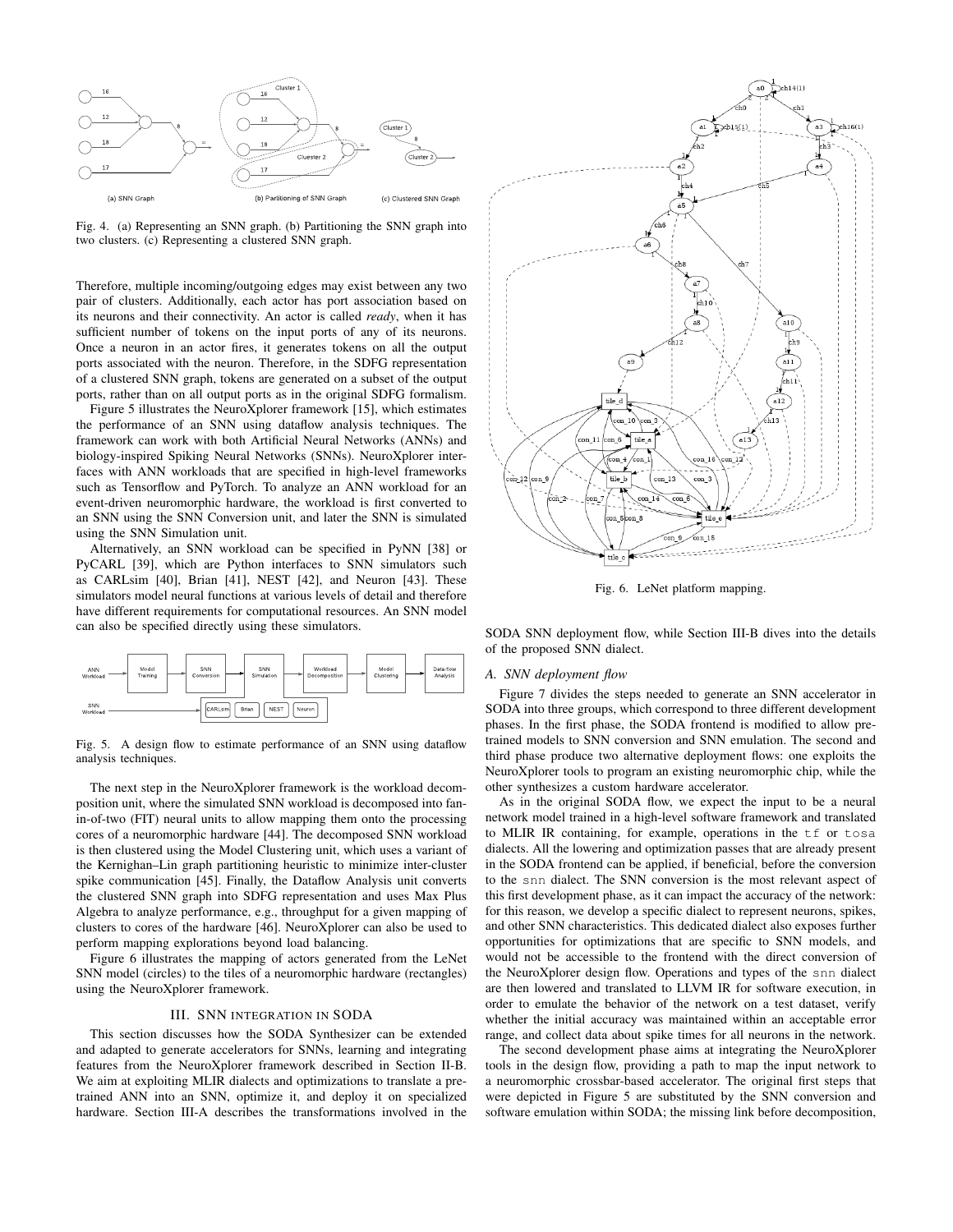

Fig. 7. Evolution of the SNN flow in SODA.

clustering, and mapping is a translation from the MLIR SNN model into NeuroXplorer's internal representation of spiking neurons connectivity and their individual spiking behaviour.

Instead of relying on existing neuromorphic architectures, the third development phase aims at generating custom hardware designs, possibly combining analog and digital elements. Here, the SNN model generated by the frontend is further optimized in the SODA middle-end and backend, where information about the target hardware can be exploited alongside the spike data gathered during software emulation. The final form of the SNN model after the middle-end transformations is again an IR, in a synthesis-ready abstraction suited to the backend tools that will generate the accelerator design in a hardware description language. In the existing SODA HLS flow, the synthesis IR is an LLVM IR that is fed to Bambu HLS to generate Verilog code for ASIC/FPGA. For a neuromorphic architecture the synthesis IR may need to describe both analog and digital blocks, and the interfaces between them; the synthesizer would then combine pre-existing IPs and custom logic to generate the design and integrate it in a full system with other accelerators generated by SODA flows.

#### *B. SNN dialect*

The proposed snn dialect implements an intermediate representation that captures intrinsics of SNN models. In its design we developed *types* to represent the data that flows during SNN execution and *operations* representing the transformations applied to the data. Figure 8 shows the key concepts that we strive to capture in the dialect.



Fig. 8. The snn.neuron operation.

*Types* - The MLIR code below represents the train of timestamps on which spikes occur and N-dimension bundles of spike trains. These are the key types in the snn dialect.

```
!spkt_t = snn.spike_train<?xf32>
!spk1db_t = snn.spike_bundle<?x snn.spike_train<?xf32>>
!spk2db_t = snn.spike_bundle<?x?x snn.spike_train<?xf32>>
```
*Spike train conversions* - We use the following operations to generate a spike train from a list of times or extract the list of spike times from a spike train, converting our types into or out of the SNN domain.

```
%spike_train = snn.encode_spike_train(%list_of_times :
    tensor<?xf32>) : !spkt
%list_of_times = snn.decode_spike_train(%spike_train :
    !spkt_t) : tensor<?xf32>
```
*Spike bundle conversions* - The following MLIR operations are used to perform bulk conversions of inputs to *bundles of spike trains*. Each input inside the tensor is converted into a unique spike train.

```
%spk_bundle = snn.tensor_to_spike_train_bundle(data :
    tensor<?x?xf32>) : !spk2db_
%data = snn.spike_bundle_to_tensor(%sb : !spk2db_t ) :
    tensor<?x?xf32>
```
*Spike train slicing and bundling* - We propose the following operations to *group several spike trains in a bundle* or *select a spike train from a bundle*. The snn dialect implements additional operations in this category to provide finer grained control of spike train bundles that ease dataflow analysis, however these operations are omitted here for simplicity.

```
%spk_train = snn.spike_bundle_select (%spk_bundle[%i, %j] :
     !spk2db_t) : !spkt_t
sspk_bundle2 = snn.spike_bundle_collect (sspk : !spkt_t,
    %spk : !spkt_t , ...) : !spk1db_t
```
*Neuron operations* - Currently modeling the behaviour of LIF neurons, the following operations represent the analog transformation shown in Figure 2 and Figure 8. The output spike train generated by this operation takes in consideration the input spike trains multiplied by the weights (modeling LIF neuron resistances  $R$ ), the neuron Bias (that can increase the neuron's resting potential), and the LIF neuron intrinsic attributes of  $Vth, Vrest, k, discussed in Section III-C.$ 

```
%id0 = snn.neuron (%in : !spkt_t) : !spkt_t // Input neuron
%id1 = snn.neuron (%in_spikes : !spk1db_t , W :
    tensor<?xf32> , bias : f32) : !spkt_t
```
*Ordering operations* - These operations create a tensor with the direct (or reverse) order of which spike trains spiked first. The output tensor has the same size as the 1-D bundle size. These operations are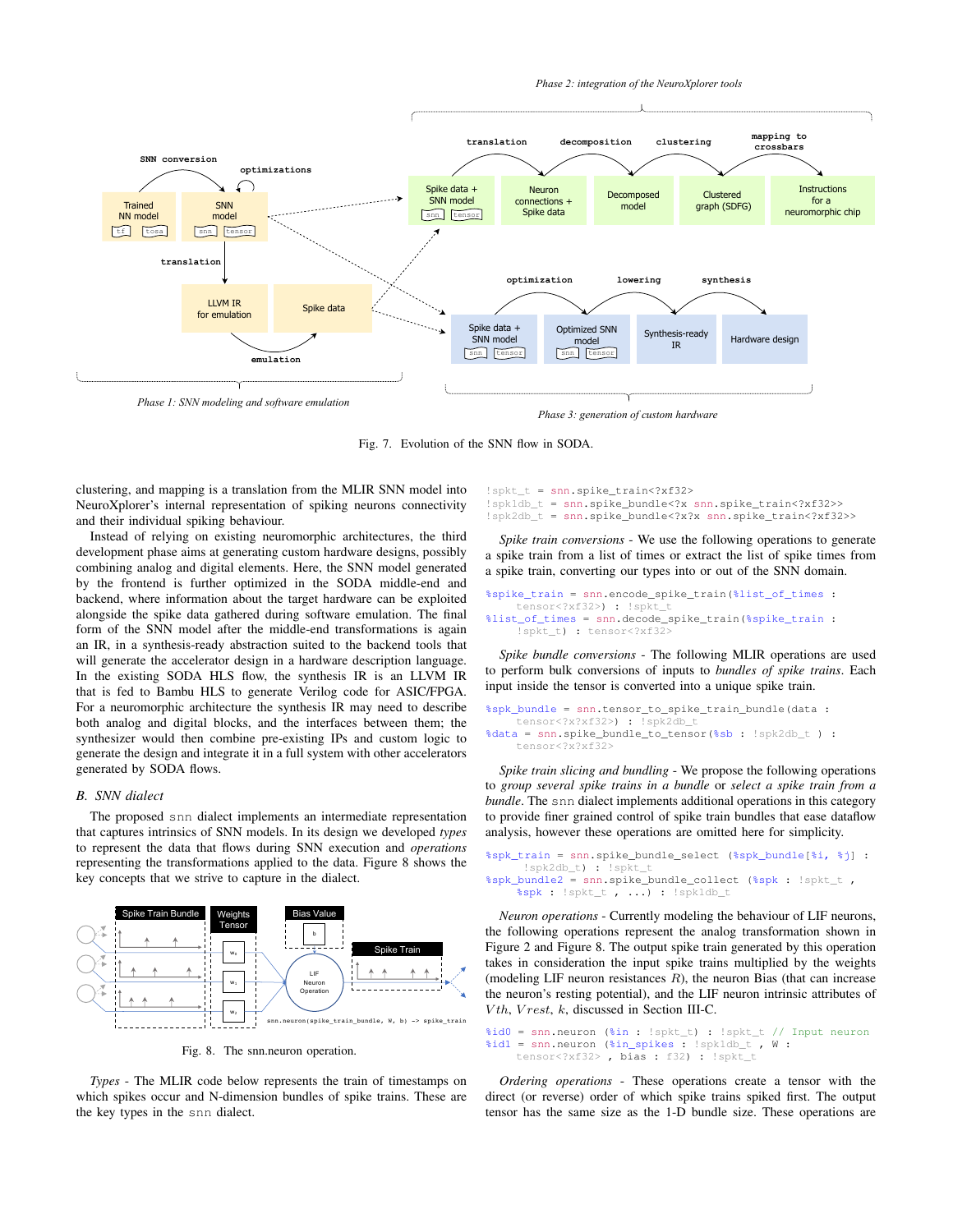used in evaluation of which category is most important on a category classification problem.

%d\_order = snn.get\_order(%out\_spikes : !spk1db\_t) : tensor<?xindex> %r\_order = snn.get\_rev\_order(%out\_spikes : !spk1db\_t) : tensor<?xindex>

# *C. SNN example*

Figure 9 shows an example of 2-input 2-output fully connected SNN model described using the snn dialect. It demonstrates how a SNN model can interface with inputs in the digital domain represented with tensors by using *spike train conversions*, *spike bundle conversions*, and *ordering operations*, as well as how spike trains are manipulated in the SNN domain to represent our fully connected model.

```
1 module attributes {soda.snn.container_module, snn.lif.k=1,
                        2 snn.lif.vth=30, snn.lif.vrest=-20}{
     ! spkt_t = snn.spike_train<?xf32>
     !spk1db_t = snn.spike_bundle<?x snn.spike_train<?xf32>>
 5
     func @dense_2(%data: tensor<2xf32>,
                    W : tensor < 2x2xf32>8 %B : tensor<2xf32>) -> tensor<2xindex>){
9 // Use tensor.extract_slice and tensor.extract ops<br>0 // to collect $w 1 0. $w 1 1. $b 1 0. $b 1 1
      10 // to collect %w_1_0, %w_1_1, %b_1_0, %b_1_1
11 // from %W and %B input arguments.
12
13 // Input Layer
14 %in = snn.tensor_to_spike_train_bundle(%data :
        tensor<2xf32>) :
15 %in_0 = snn.spike_bundle_select (%in[0] : !spk1db_t) :
        !spkt_t
16 %in_1 = snn.spike_bundle_select (%in[1] : !spk1db_t) :
!spkt_t
17 %v_0_0 = snn.neuron (%in_0 : !spkt_t)
18 \sqrt[8]{v_01} = \text{snn}.\text{neuron} (\text{$\frac{1}{2} \text{ in } 1 : \text{lsplt}\_t)}v_1 = \frac{v_1 - v_2}{v_0} = snn.spike_bundle_collect (v_0, 0) : !spkt_t ,
        %v_0_1 : !spkt_t) : !spk1db_t
2021 // Hidden/Output Layer
22 %v_1_0 = snn.neuron (%v_0 : !spk1db_t , %w_1_0 :
        tensor<2xf32> , %b_1_0 : f32 )
23 v_1 = s m.neuron (v_0 : !sph1db_t, w_1 = 1 : tosh2b24 8v_1 = snn.spike_bundle_collect 8v_1 : !spkt_t,
        %v_1_1 : !spkt_t) : !spk1db_t
25
       26 // Output transformation
27 %order = snn.get_order(%out_spikes : !spk1db_t) :
        tensor<?xindex>
28 %out = tensor.cast %order : tensor<?xindex> to
        tensor<2xindex>
29 return %out
30 } }
```
#### Fig. 9. Two-Neuron fully connected model.

In additional to the types and operations previously described, Figure 9 also presents important module attributes associated with LIF neurons characteristics shared by all neurons in a given target chip. The snn.lif .vth and snn.lif.vrest attributes represent the firing threshold and resting potential in  $mV$  of a LIF neuron; and snn.lif.k represents the constant that multiplies the neuron's discharge rate  $dv/dt$ . These values must be know for optimizations such as neuron decomposition [36] or to perform SNN emulation.

The example described in Figure 9 provides abstractions in two domains, a purely digital domain captured by tensors and their values, and the SNN domain, abstracted by types and operations in our proposed dialect. Although analog models ultimately govern some SNN operations (such as the LIF neuron operation), digital logic circuits can mimic their behavior. Henceforth, the snn dialect can be lowered, translated, and mapped to purely digital resource elements. In this way, phase three of our integration may start from adapting the existing HLS-based flow to support the digital versions of SNN operations, and later enable an analog resource library with dedicated middle-end and backend for mixed-circuit design.

#### IV. CONCLUSION

This paper discusses the opportunities to integrate conventional artificial neural networks techniques and spiking neural networks elements by providing a modern, modular, multi-level, end-to-end compiler-based infrastructure that automatically generates domain-specific accelerators. Specifically, we presented our initial approach for the integration of the NeuroXplorer framework with the SODA Synthesizer. Leveraging the MLIR framework, the SODA frontend allows defining and interfacing with a new specialized IR (the SNN dialect) that deals with the complexities related to SNN representation and mapping. The SODA synthesizer middle-ends provide support to generate Verilog code representing spiking neurons in digital logic that can be mapped onto FPGAs or ASICs. Down the road, the adoption of interoperable hardware compiler-based infrastructures can further provide opportunities to define and integrate, in a single complex heterogeneous system, ML accelerators composed of both digital and analog components. The SODA synthesizer will be a crucial element providing compiler methods to map the software onto the hardware, and to solve challenges connected to the integration of modules that leverage intrinsically different technologies.

#### **REFERENCES**

- [1] J. Hennessy and D. Patterson, "A new golden age for computer architecture: Domain-specific hardware/software co-design, enhanced security, open instruction sets, and agile chip development," in *2018 ACM/IEEE 45th Annual International Symposium on Computer Architecture (ISCA)*, 2018, pp. 27–29.
- [2] C. Leary and T. Wang, "XLA: TensorFlow, compiled," 2017. [Online]. Available: https://www.tensorflow.org/xla
- [3] N. Rotem, J. Fix, S. Abdulrasool, G. Catron, S. Deng, R. Dzhabarov, N. Gibson, J. Hegeman, M. Lele, R. Levenstein, J. Montgomery, B. Maher, S. Nadathur, J. Olesen, J. Park, A. Rakhov, M. Smelyanskiy, and M. Wang, "Glow: Graph lowering compiler techniques for neural networks," 2019.
- [4] T. Chen, T. Moreau, Z. Jiang, L. Zheng, E. Yan, M. Cowan, H. Shen, L. Wang, Y. Hu, L. Ceze, C. Guestrin, and A. Krishnamurthy, "TVM: An Automated End-to-End Optimizing Compiler for Deep Learning," in *OSDI*. USA: USENIX Association, 2018, p. 579–594.
- [5] J. Duarte, S. Han, P. Harris, S. Jindariani, E. Kreinar, B. Kreis *et al.*, "Fast inference of deep neural networks in FPGAs for particle physics," *Journal of Instrumentation*, vol. 13, no. 07, p. P07027, 2018.
- [6] M. Blott, T. B. Preußer, N. J. Fraser, G. Gambardella, K. O'brien, Y. Umuroglu *et al.*, "FINN-R: An end-to-end deep-learning framework for fast exploration of quantized neural networks," *ACM Transactions on Reconfigurable Technology and Systems (TRETS)*, vol. 11, no. 3, pp. 1–23, 2018.
- [7] X. Zhang, H. Ye, J. Wang, Y. Lin, J. Xiong, W. Hwu, and D. Chen, "DNNExplorer: A framework for modeling and exploring a novel paradigm of FPGA-based DNN accelerator," in *ICCAD*. San Diego, CA, USA: IEEE, 2020, pp. 1–9.
- [8] M. Minutoli, V. G. Castellana, C. Tan, J. Manzano, V. Amatya, A. Tumeo, D. Brooks, and G. Y. Wei, "SODA: A new synthesis infrastructure for agile hardware design of machine learning accelerators," in *International Conference On Computer Aided Design (ICCAD)*, 2020, pp. 1–7.
- [9] J. J. Zhang, N. Bohm Agostini, S. Song, C. Tan, A. Limaye, V. Amatya, J. Manzano, M. Minutoli, V. G. Castellana, A. Tumeo, G. Y. Wei, and D. Brooks, "Towards Automatic and Agile AI/ML Accelerator Design with End-to-End Synthesis," in *2021 IEEE 32nd International Conference on Application-specific Systems, Architectures and Processors (ASAP)*, 2021, pp. 218–225.
- [10] C. Lattner, M. Amini, U. Bondhugula, A. Cohen, A. Davis, J. Pienaar, R. Riddle, T. Shpeisman, N. Vasilache, and O. Zinenko, "MLIR: Scaling Compiler Infrastructure for Domain Specific Computation," in *CGO*. Seoul, Korea (South): IEEE, 2021, pp. 2–14.
- [11] M. V. Debole, B. Taba, A. Amir, F. Akopyan, A. Andreopoulos, W. P. Risk, J. Kusnitz, C. O. Otero, T. K. Nayak, R. Appuswamy, P. J. Carlson, A. S. Cassidy, P. Datta, S. K. Esser, G. J. Garreau, K. L. Holland, S. Lekuch, M. Mastro, J. Mckinstry, C. Di Nolfo, J. Sawada, B. Paulovicks, K. Schleupen, B. G. Shaw, J. L. Klamo, M. D. Flickner, J. V. Arthur, and D. S. Modha, "TrueNorth: Accelerating from zero to 64 million neurons in 10 years," *Computer*, 2019.